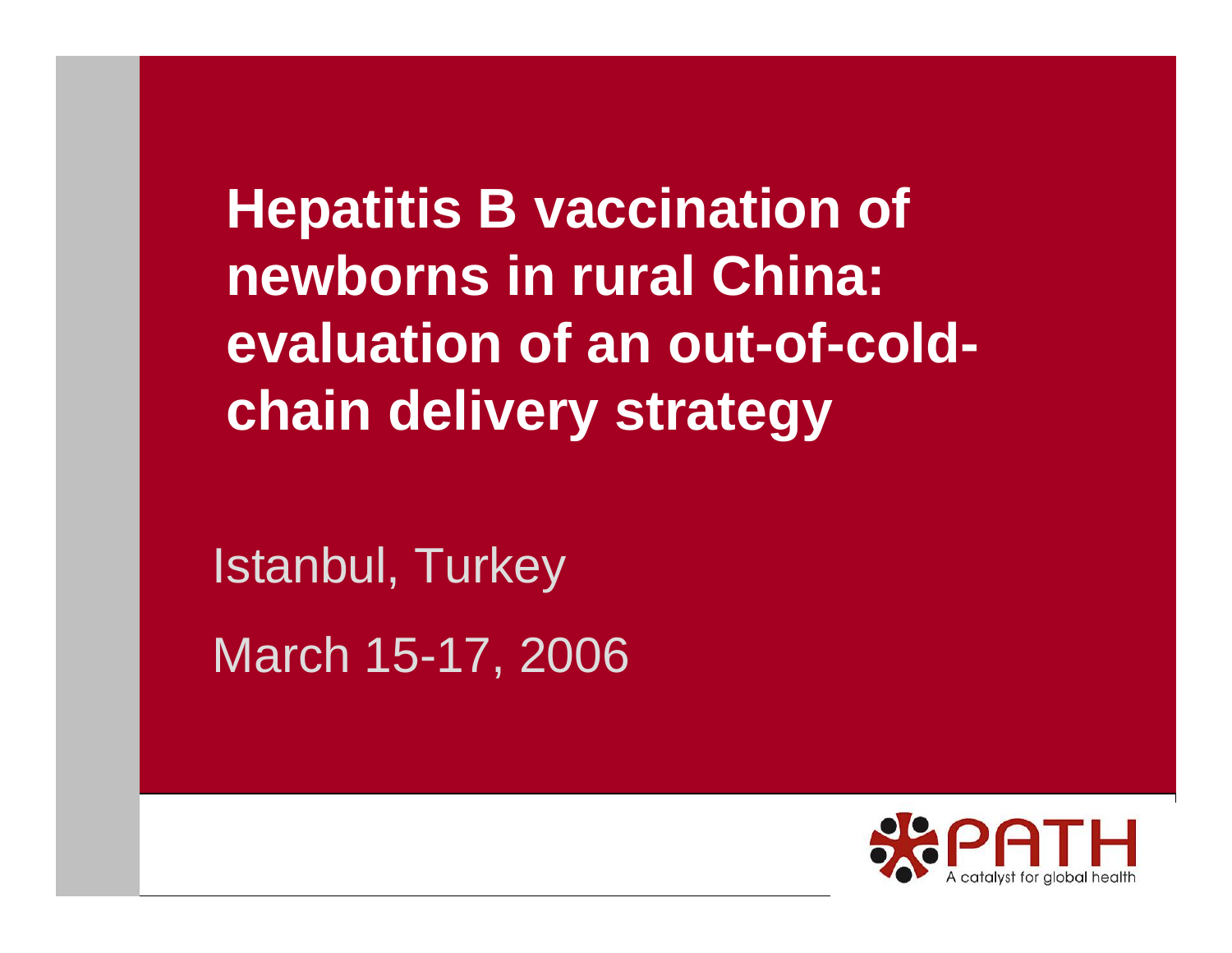## **Contents**

- Introduction
- Objective j
- •Methods and Implementation
- •Results
- •Conclusions
- Next steps



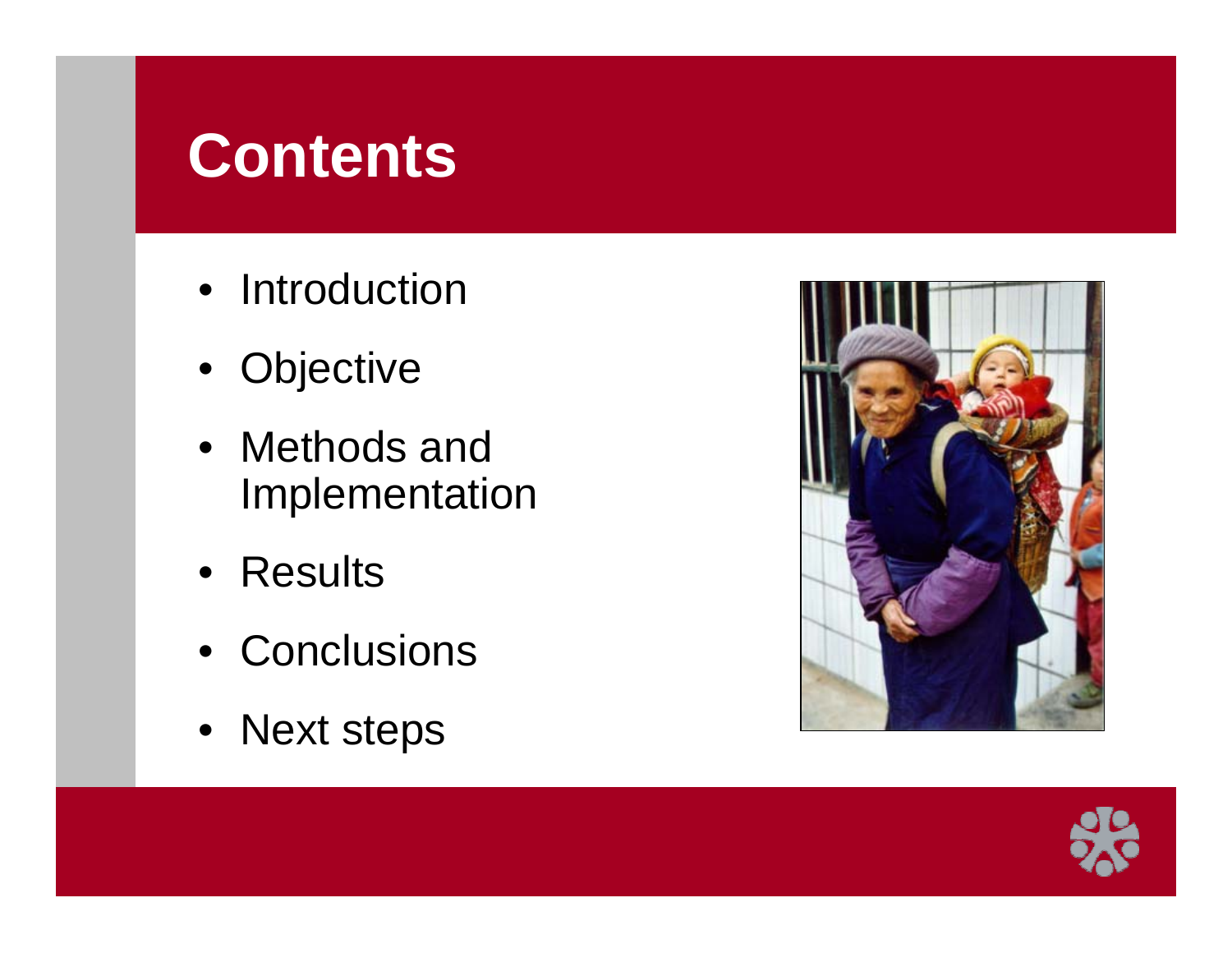# **Hepatitis B in China**

- Hepatitis B (HB) is one of the four major infectious diseases in China
- 120 million people are chronically infected with hepatitis B virus (HBV)—10% of the population
- An estimated 280,000 deaths annually >33% of global deaths attributed to HB

Sources:State of the World's Vaccines and Immunization. WHO, UNICEF, The World Bank. 2002. The Global Alliance for Vaccines and Immunization. Progress R eport. 2002. 1992 National Serosurvey. China.

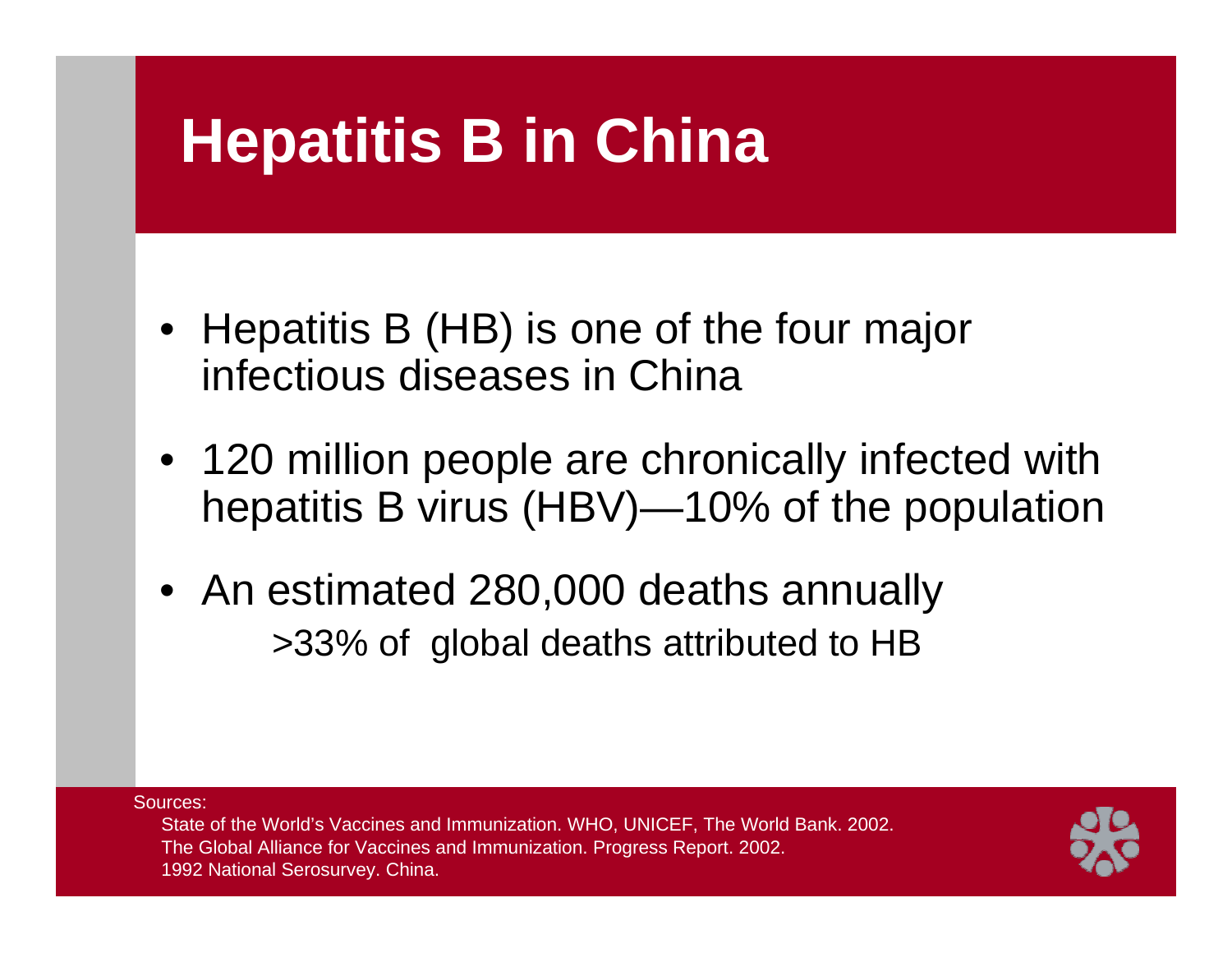## **HBV surface antigen rate among children**



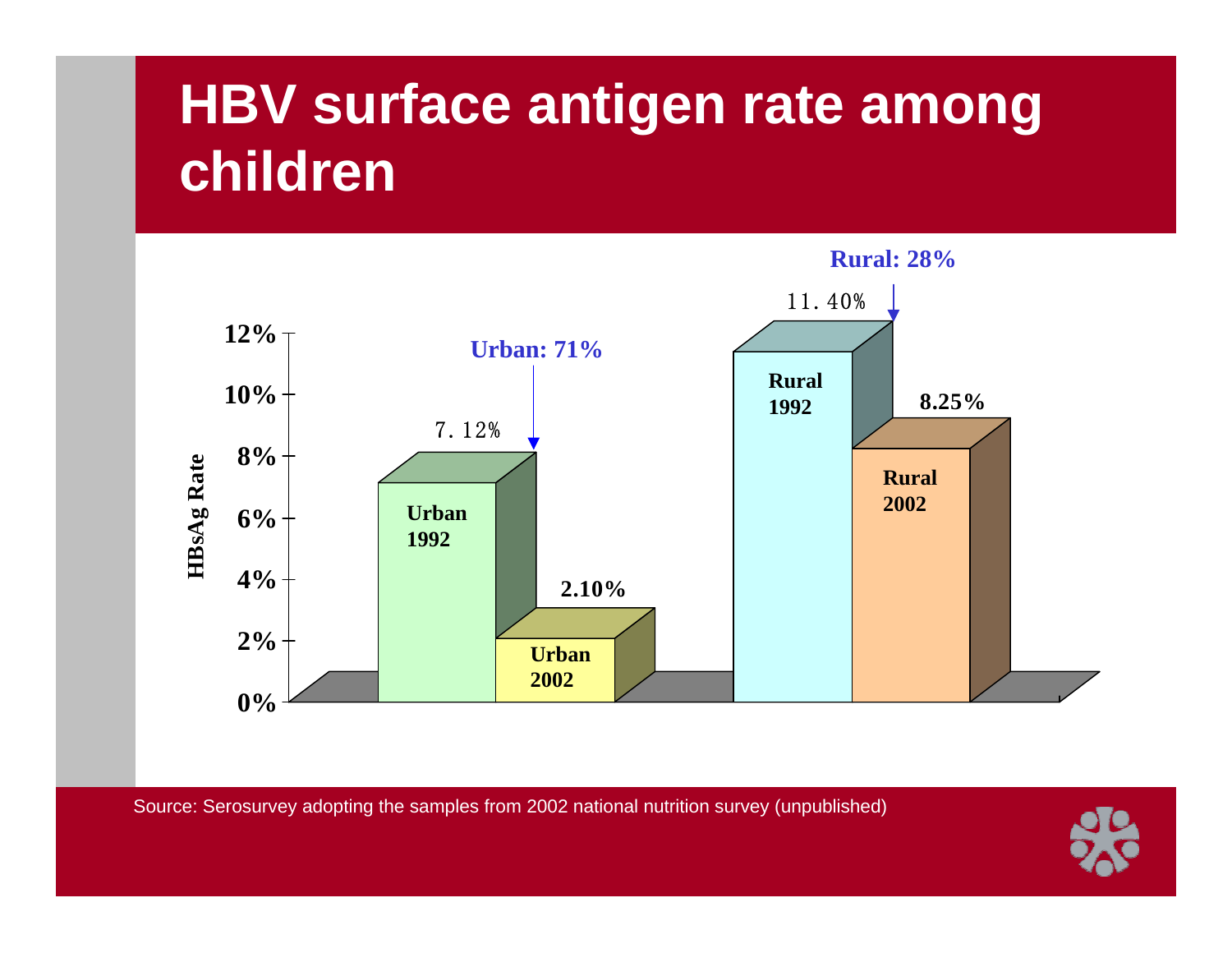### **Increase in on-time administration of HB vaccine birth dose**



Source: National EPI Coverage Survey. China. 1999 and 2004

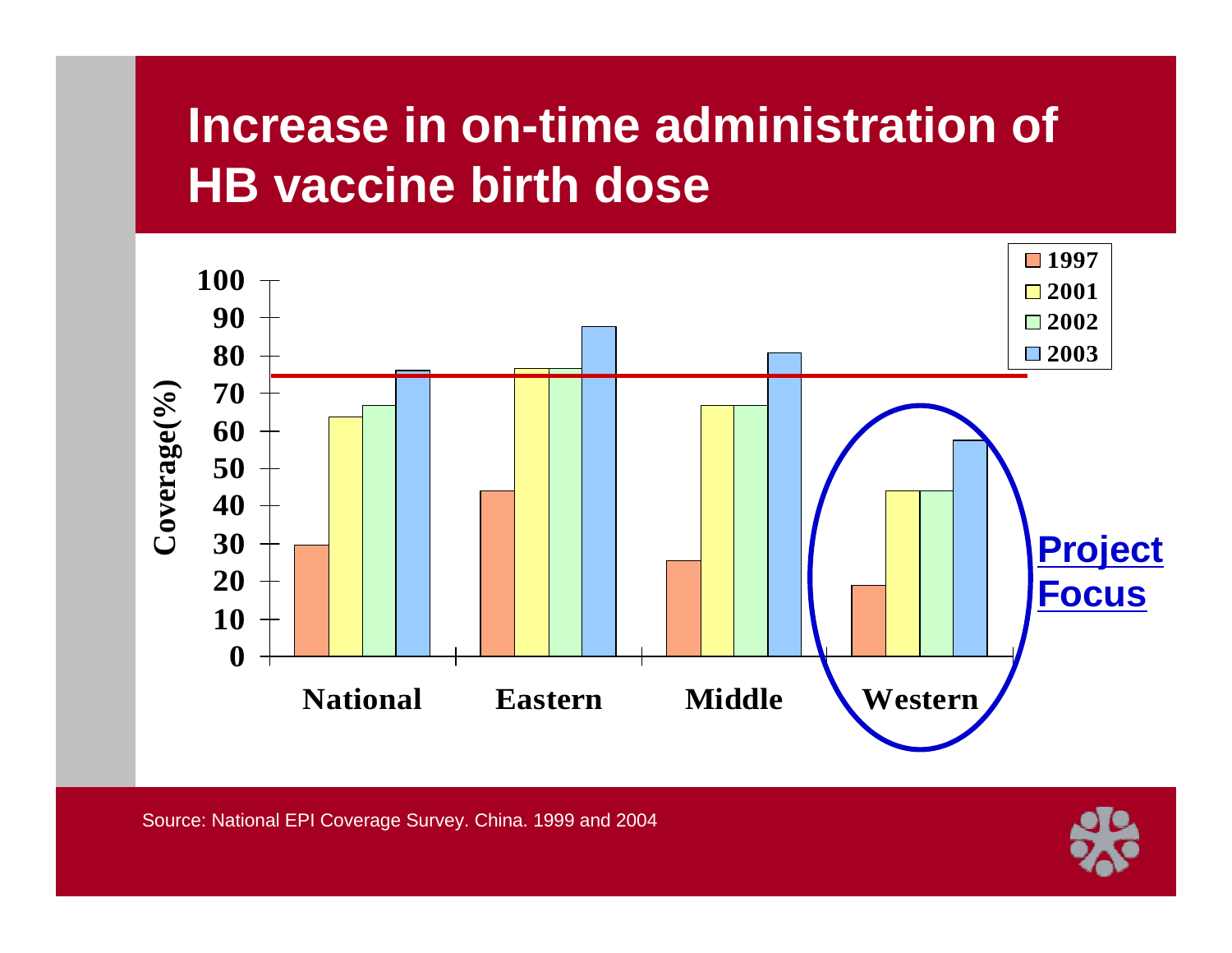#### **Proportion of children receiving the HB vaccine birth dose on 1st or 2nd day of life**



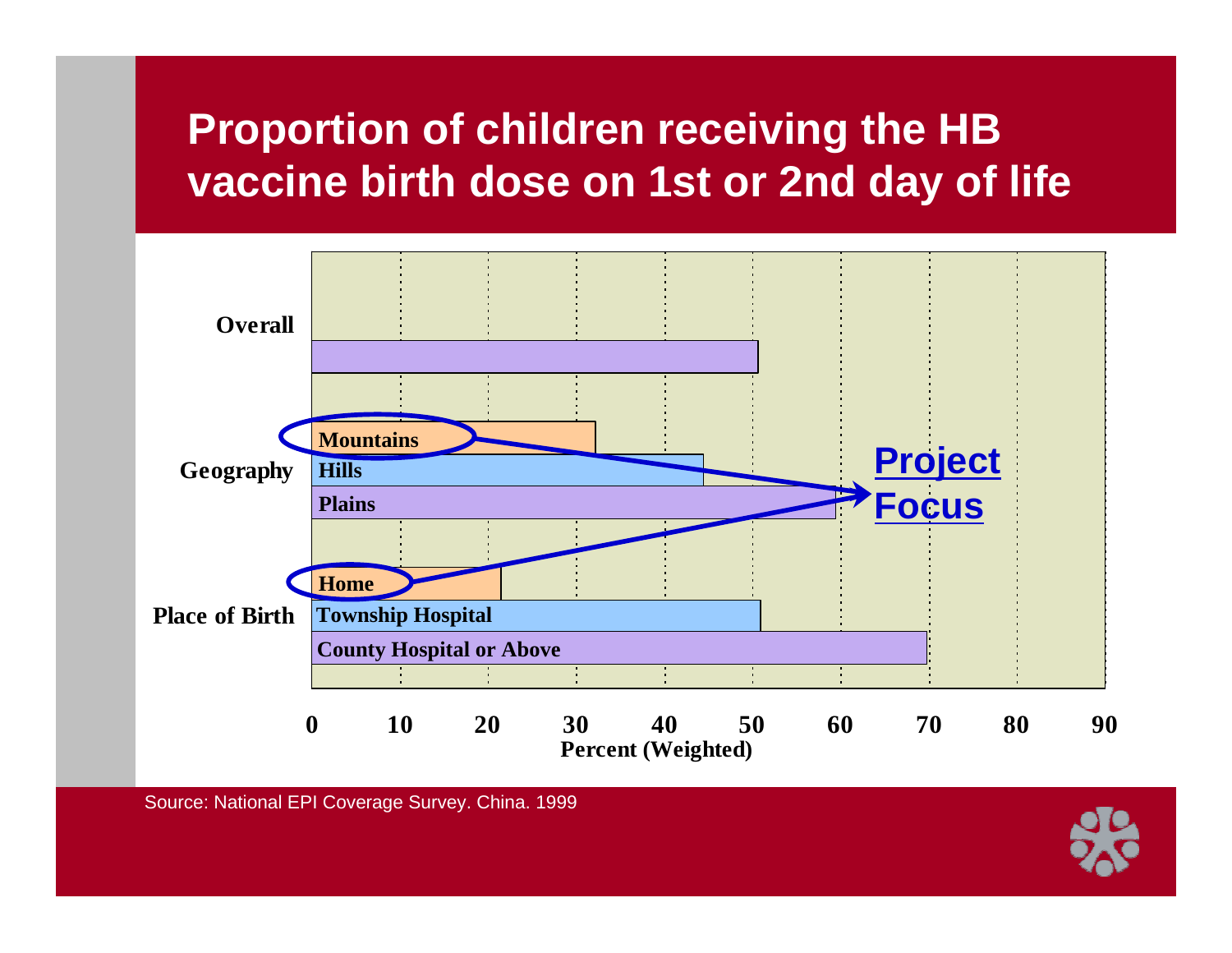## **Objective**

To evaluate strategies for improving on-time delivery (within 24 hours) of the HB vaccine birth dose in remote areas of China, especially among children born at home.





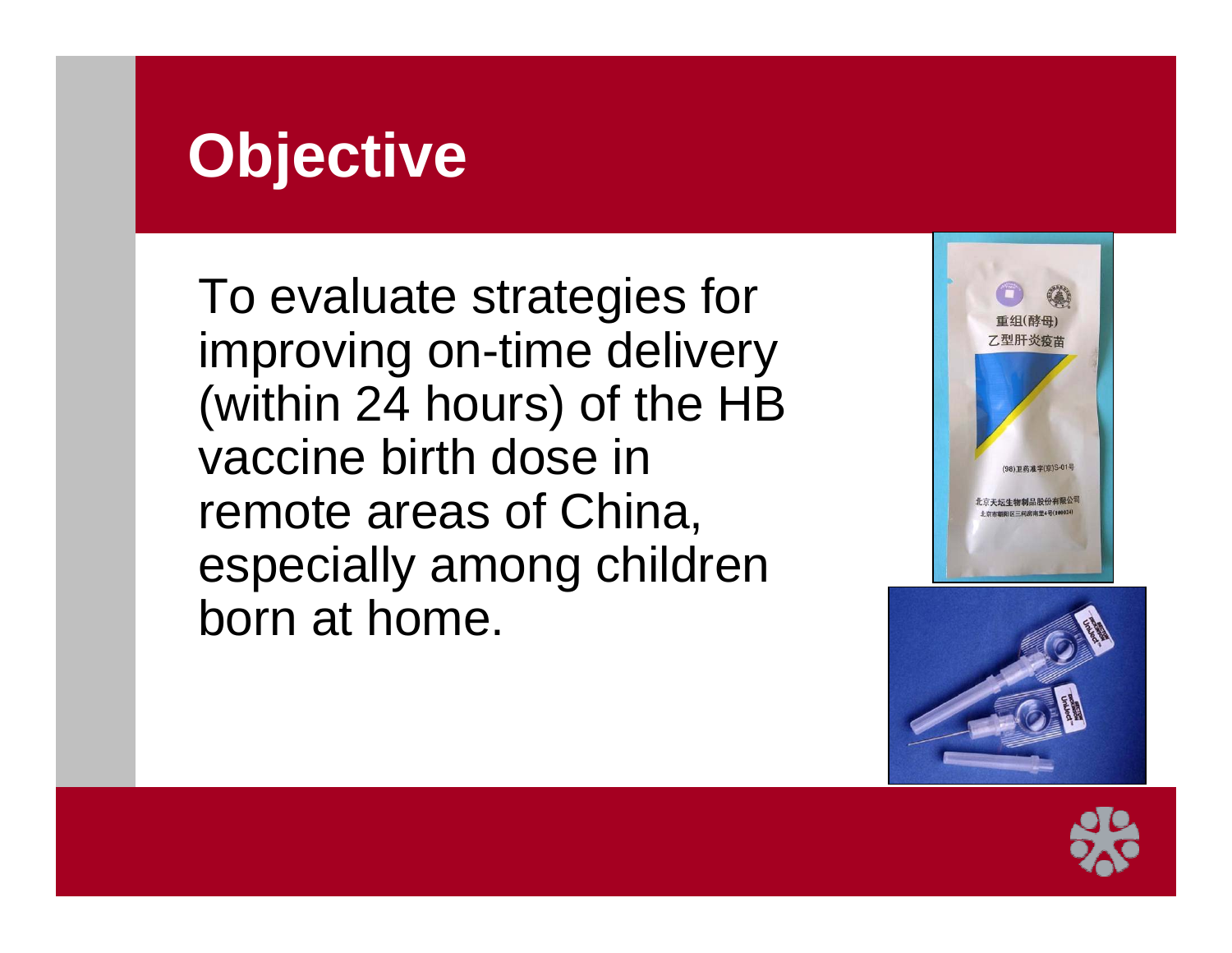# **Study design**

- Townships situated at least 20 km from the county capital in three counties in Hunan Province were randomly divided into three groups:
	- Group 1: Ampoule inside the cold chain
	- –Group 2: Ampoule outside the cold chain
	- –Group 3: HB vaccine in Uniject™\* (HB-Uniject) outside the cold chain
- $\bullet$ All ampoules of HB vaccine and HB-Uniject packages were marked with vaccine vial monitors (VVMs)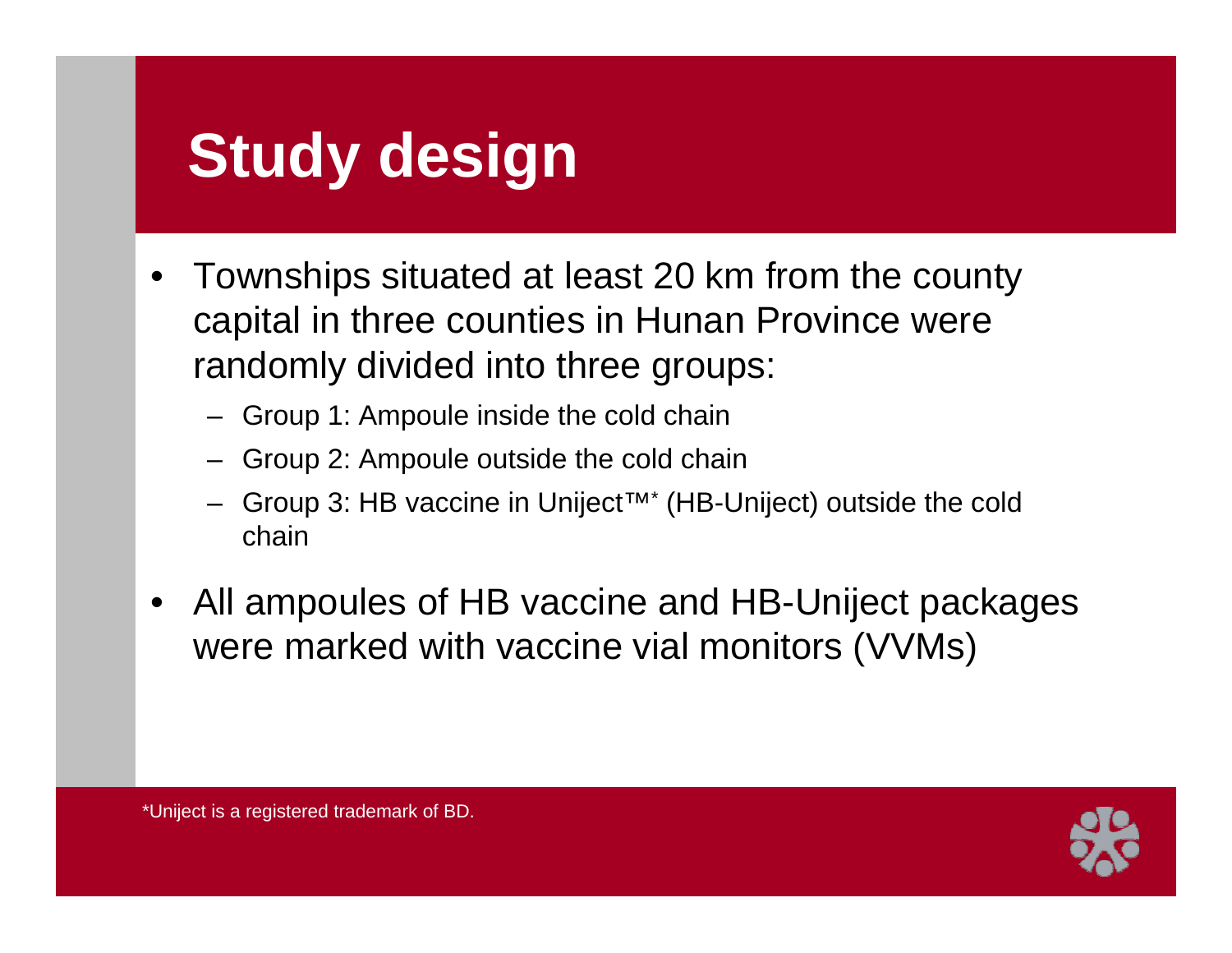### **Hospital vaccination in the cold chain; home vaccination out of the cold chain**



#### **Group 1:**

–HB vaccine delivered in township hospitals. Vaccine stored in the cold chain

#### **Group 2 and Group 3:**

– Village-based doctors and midwives trained as vaccine providers. Vaccine stored and delivered out of the cold chain

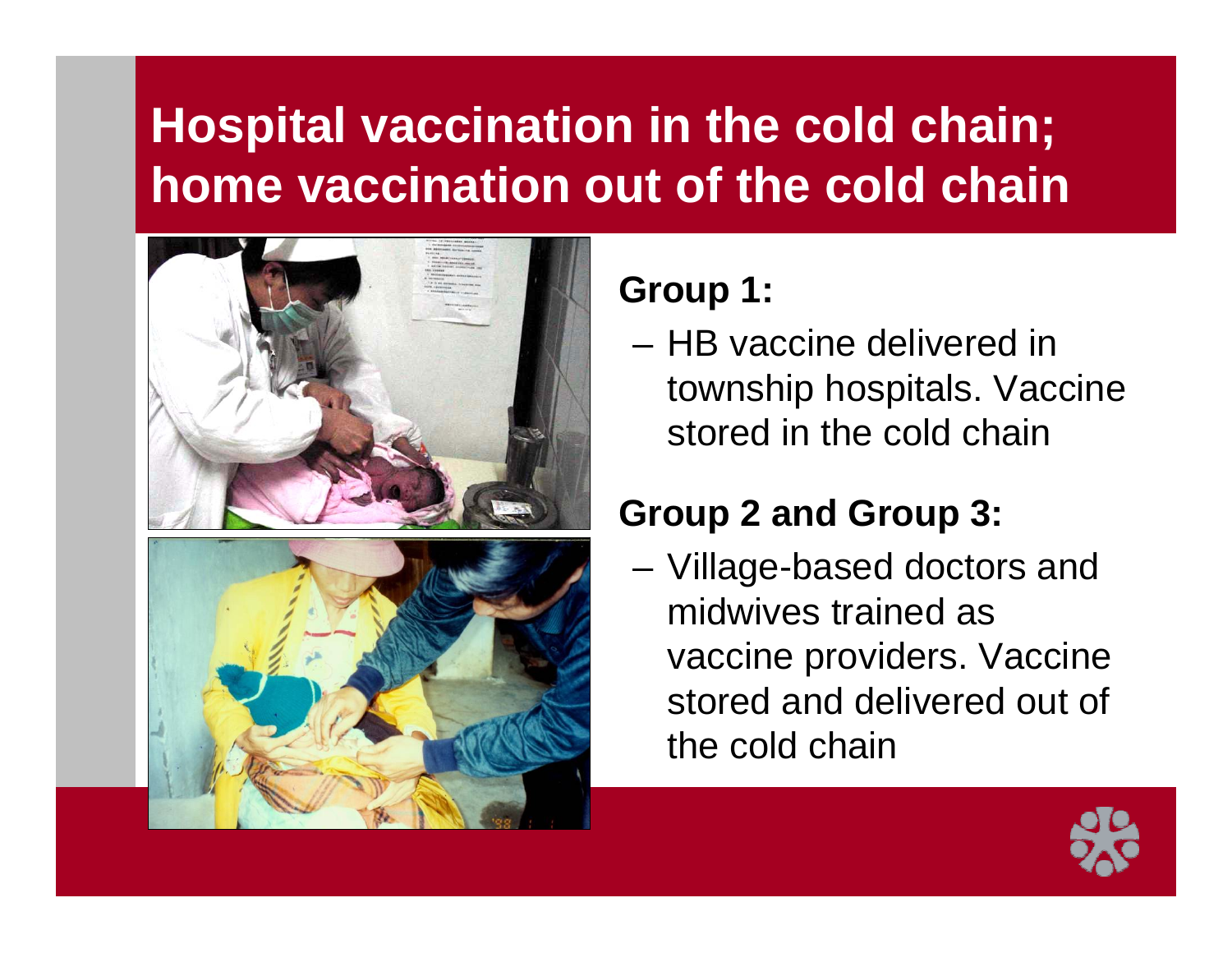## **Preparations**



- •Held trainings with vaccine providers at township and village levels
- •Conducted social mobilization to emphasize the importance of hepatitis B immunization and on-time delivery of the birth dose
- •Monitored vaccine storage temperatures with data loggers

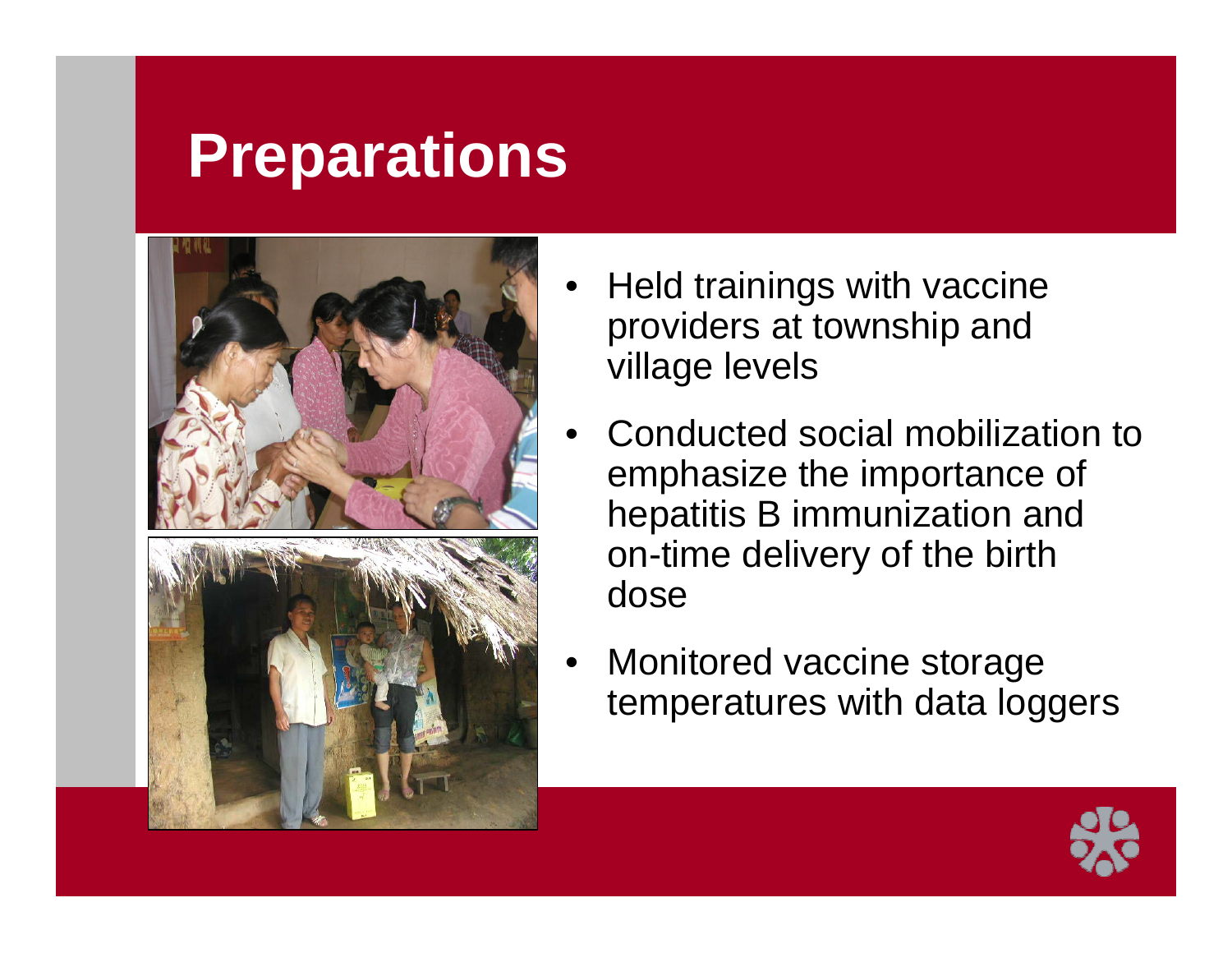## **Evaluation methods**

#### **Baseline and final coverage survey**

- –Review of children's immunization cards
- and the state of the state Review of village/township immunization records

#### **Immunologic response survey**

and the state of the state Radioimmunoassay for HBsAg, anti-HBs

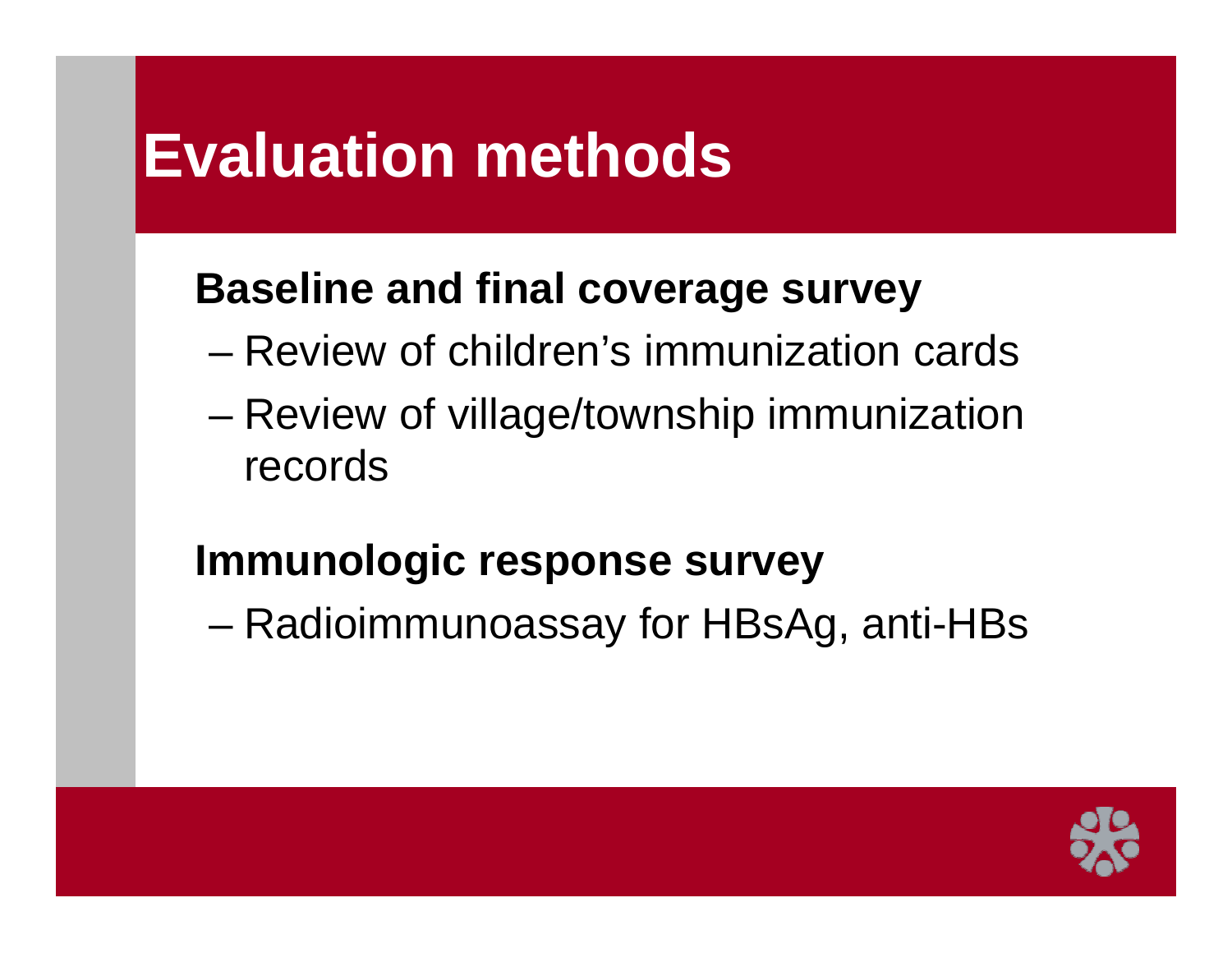### **Results: Significant improvements in on-time vaccination**

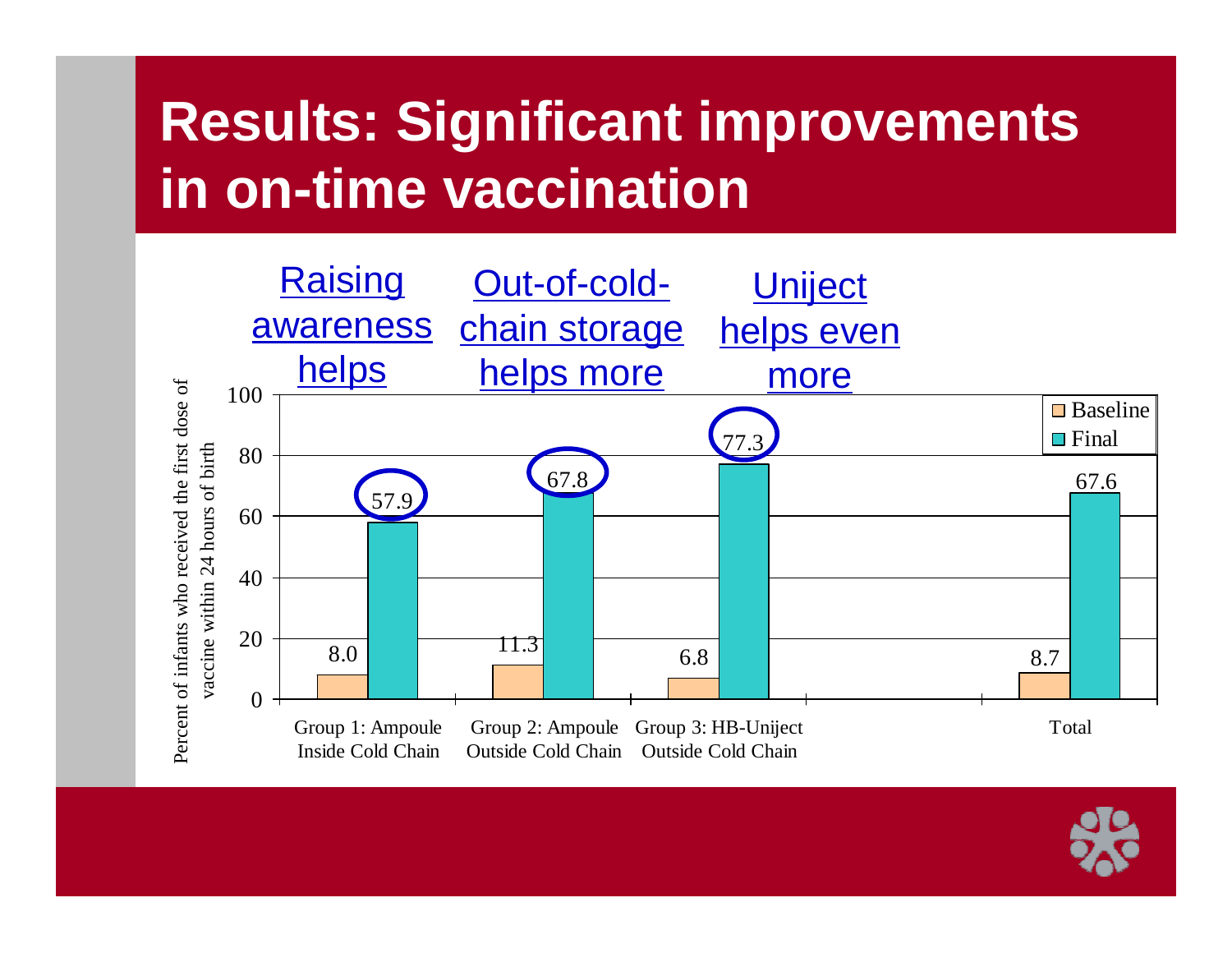## **Results: Significant improvements in on-time vaccination**

Hospital births—improved Home births—improved by by raising awareness out-of-cold-chain strategy



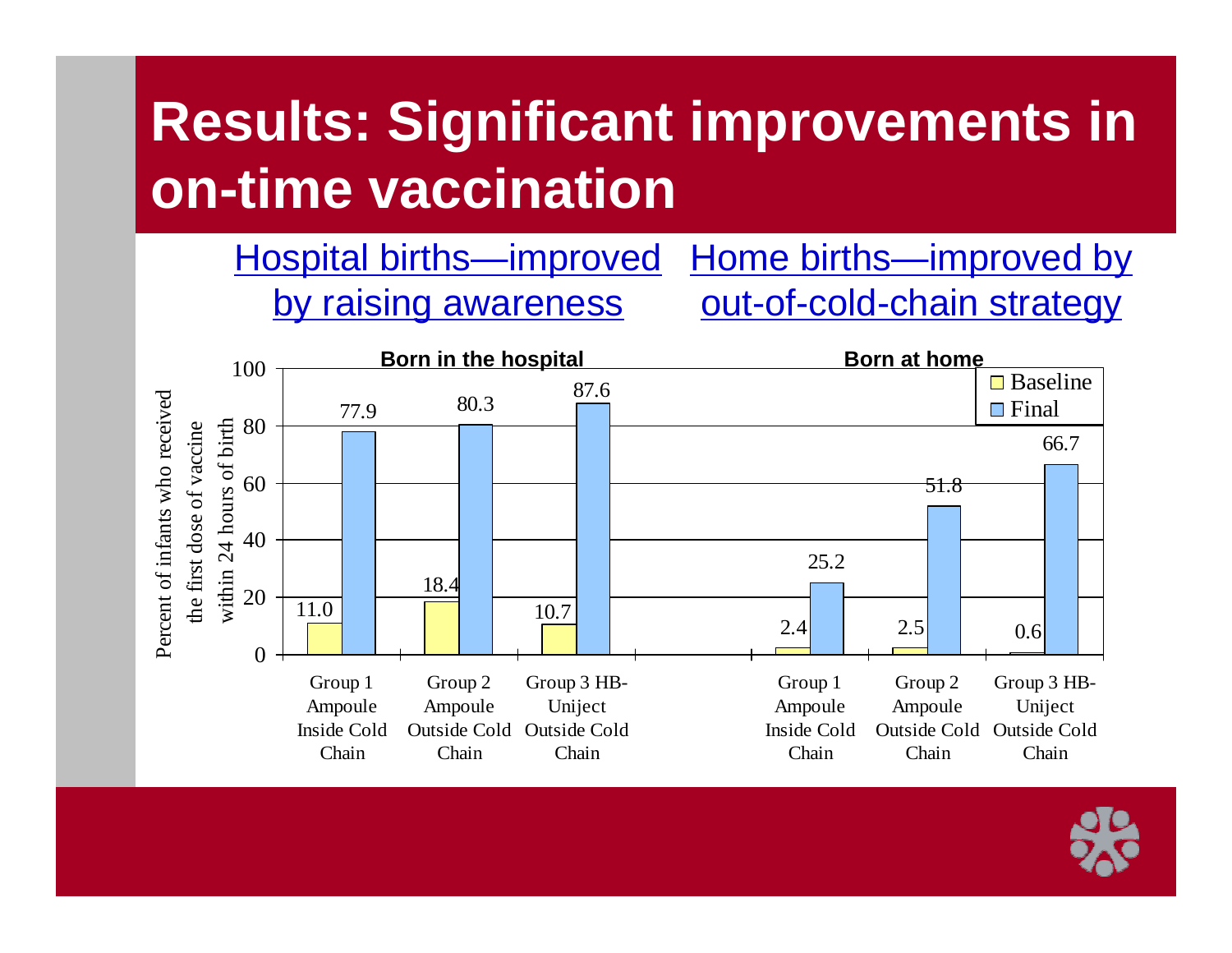## **Results: Home-born infants better served when vaccinated at home**



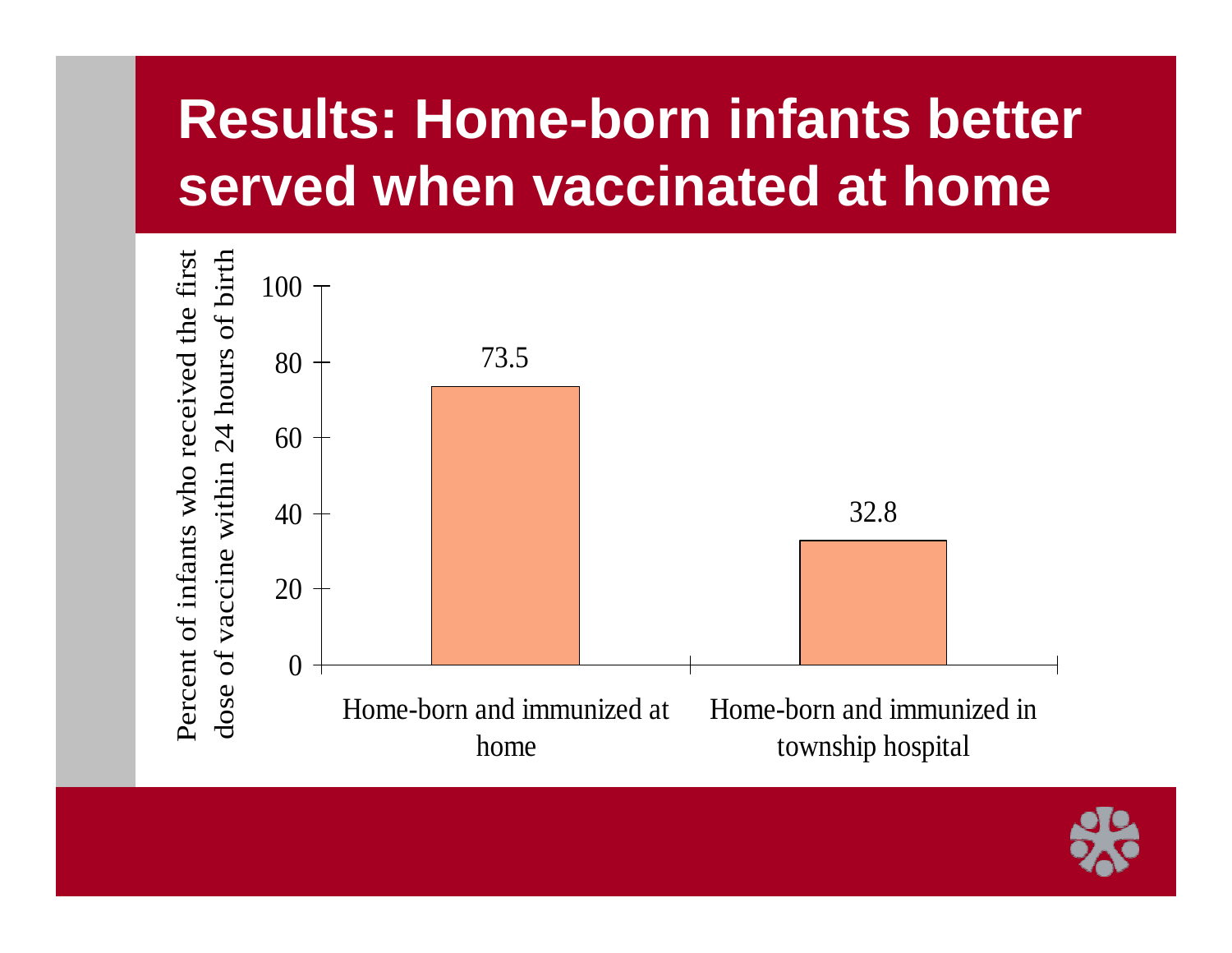#### **Serology results: No difference between inthe-cold-chain and out-of-cold-chain groups**

| <b>Groups</b> | <b>Children</b><br>observed | <b>Anti-HBs positive</b> |               |               | <b>HBsAg positive</b> |               |              |
|---------------|-----------------------------|--------------------------|---------------|---------------|-----------------------|---------------|--------------|
|               |                             | <b>Children</b>          | $\frac{0}{0}$ | 95%CI         | <b>Children</b>       | $\frac{0}{0}$ | 95%CI        |
| Group 1       | 203                         | 194                      | 95.6          | 91.5-97.8     | $\mathbf{1}$          | 0.5           | $0.03 - 3.1$ |
| Group 2       | 203                         | 195                      | 96.1          | $92.1 - 98.2$ | $\mathbf{1}$          | 0.5           | $0.03 - 3.1$ |
| Group 3       | 200                         | 191                      | 95.5          | $91.4 - 97.8$ | $\mathbf{3}$          | 1.5           | $0.4 - 4.7$  |
| <b>Total</b>  | 606                         | 580                      | 96.0          | $93.7 - 97.1$ | 5                     | 0.8           | $0.3 - 2.0$  |

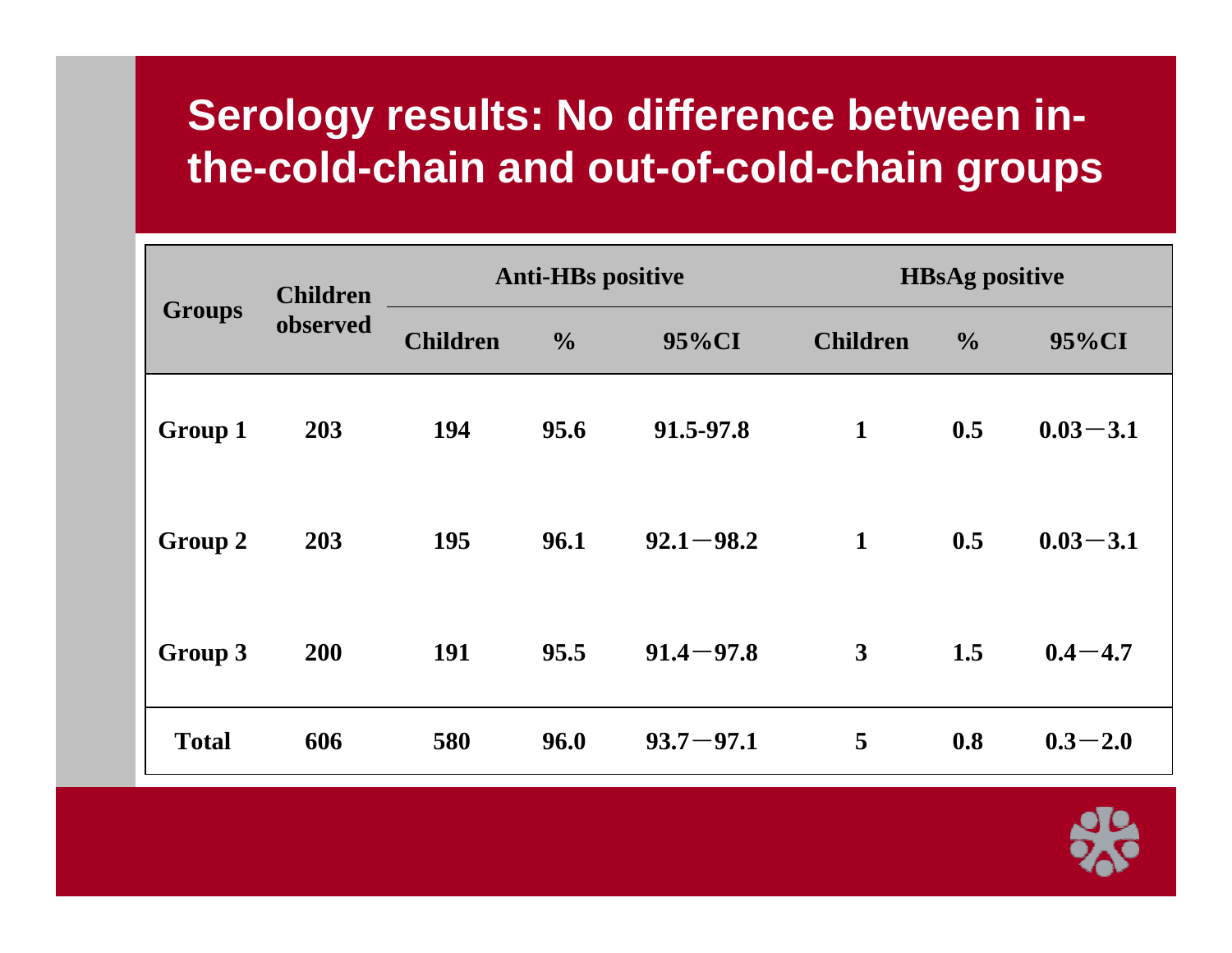#### **Serology results: No difference between inthe-cold-chain and out-of-cold-chain groups**

|                              |                             | <b>Children</b>       | Anti- $HBs$ = 10 mIU/ml                    |                                    |            |
|------------------------------|-----------------------------|-----------------------|--------------------------------------------|------------------------------------|------------|
| <b>Groups</b>                | <b>Children</b><br>observed | with Anti-<br>$HBs +$ | <b>Among Anti-</b><br>HBs positive $(\% )$ | Among children<br>observed $(\% )$ | <b>GMT</b> |
| Group 1                      | 203                         | 194                   | <b>180</b><br>$(92.8\%)$                   | <b>180</b><br>$(88.7\frac{9}{6})$  | 95.5       |
| Group 2                      | 203                         | 195                   | 184<br>$(94.4\% )$                         | 184<br>$(90.6\%)$                  | 93.3       |
| Group 3                      | <b>200</b>                  | 191                   | 178<br>$(93.2\%)$                          | <b>178</b><br>$(89.0\%)$           | 102.3      |
|                              |                             |                       |                                            |                                    |            |
| Inside cold<br>chain         | 203                         | 194                   | <b>180</b><br>$(92.8\%)$                   | <b>180</b><br>$(88.7\frac{9}{6})$  | 95.5       |
| <b>Outside cold</b><br>chain | 403                         | 386                   | <b>362</b><br>$(93.8\%)$                   | 362<br>$(89.8\%)$                  | 97.7       |
| <b>Total</b>                 | 606                         | 580                   | 542<br>$(93.5\%)$                          | 542<br>$(89.4\% )$                 | 97.7       |

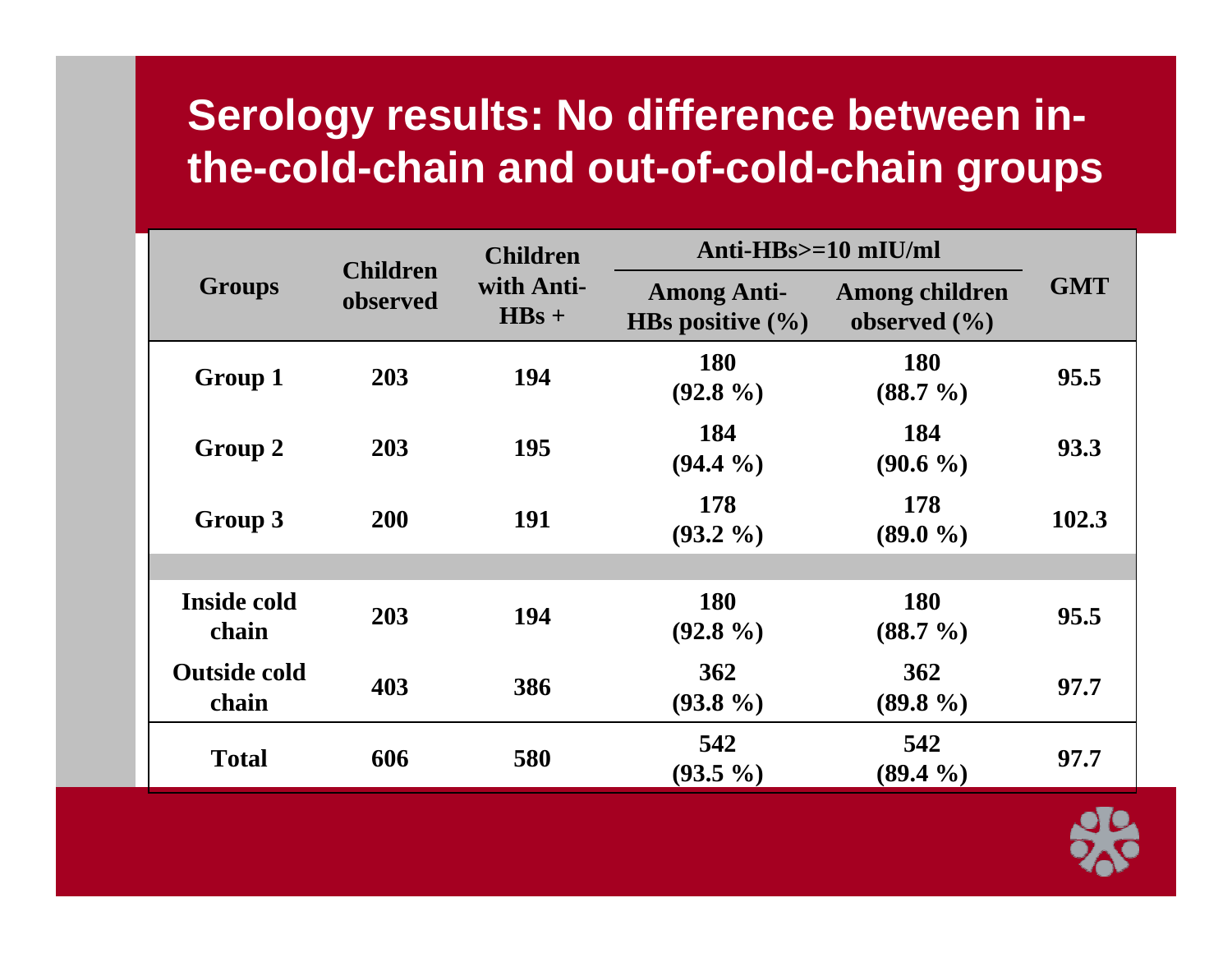### **Storage temperatures: freeze and heat exposure**

- In the cold chain: 2/3 township refrigerators below 0 °C
- Out of the cold chain: temperatures 2°C-30°C
	- 0.2% vaccine was discarded due to heat exposure
	- VVMs effective in identifying heat exposure
- No serious adverse events following immunization were reported during the study

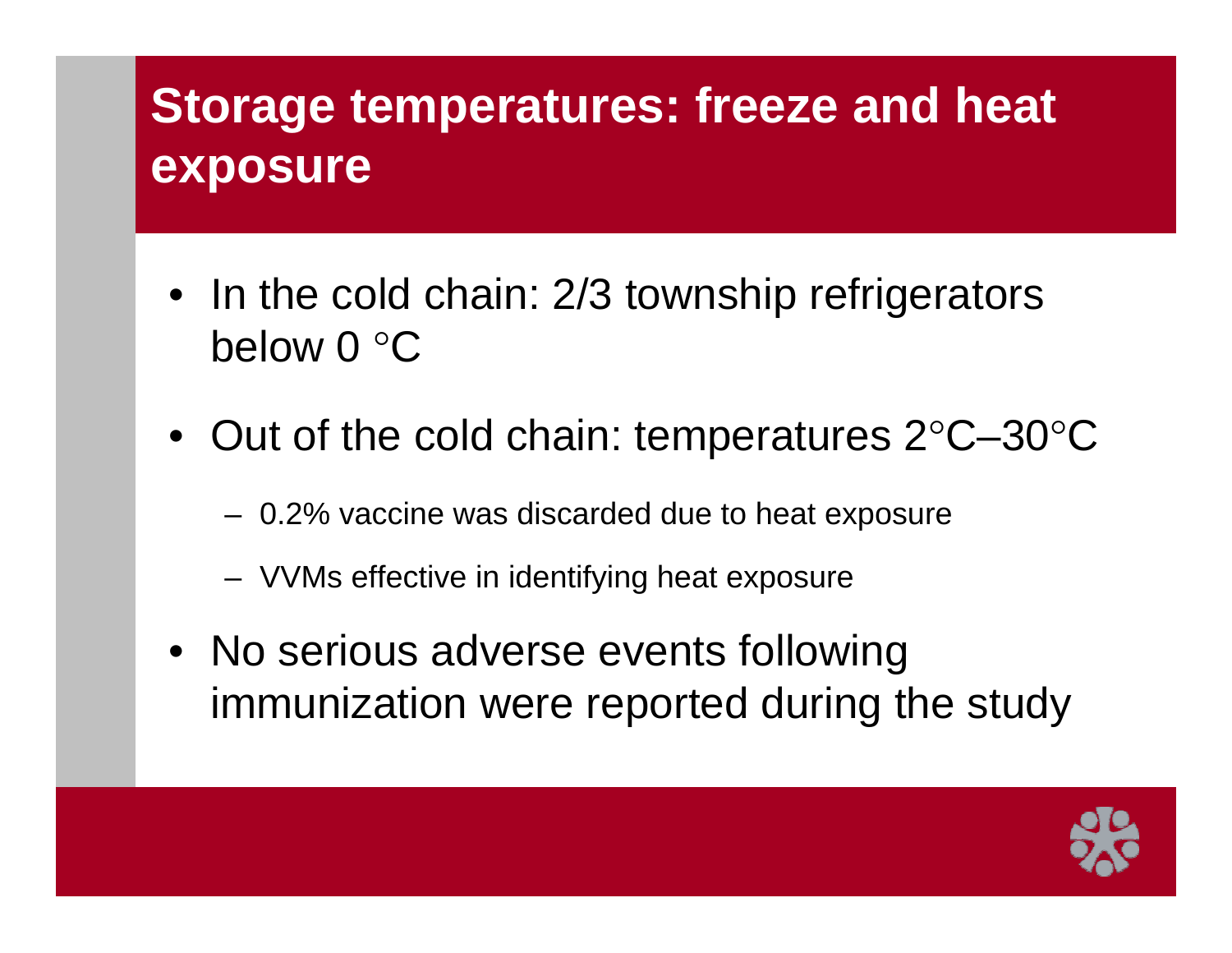# **Acceptability of Uniject**

- •Among providers who had used the Uniject device:
	- 98% thought Uniject was easy to carry, transport, and use
	- 95% thought Uniject could administer a full dose of HB vaccine
	- 88% thought Uniject could save immunization time compared with standard syringes
- Almost all immunization providers thought that the village-based out-of-cold-chain strategy could improve the on-time delivery of the HB vaccine birth dose among children born at home

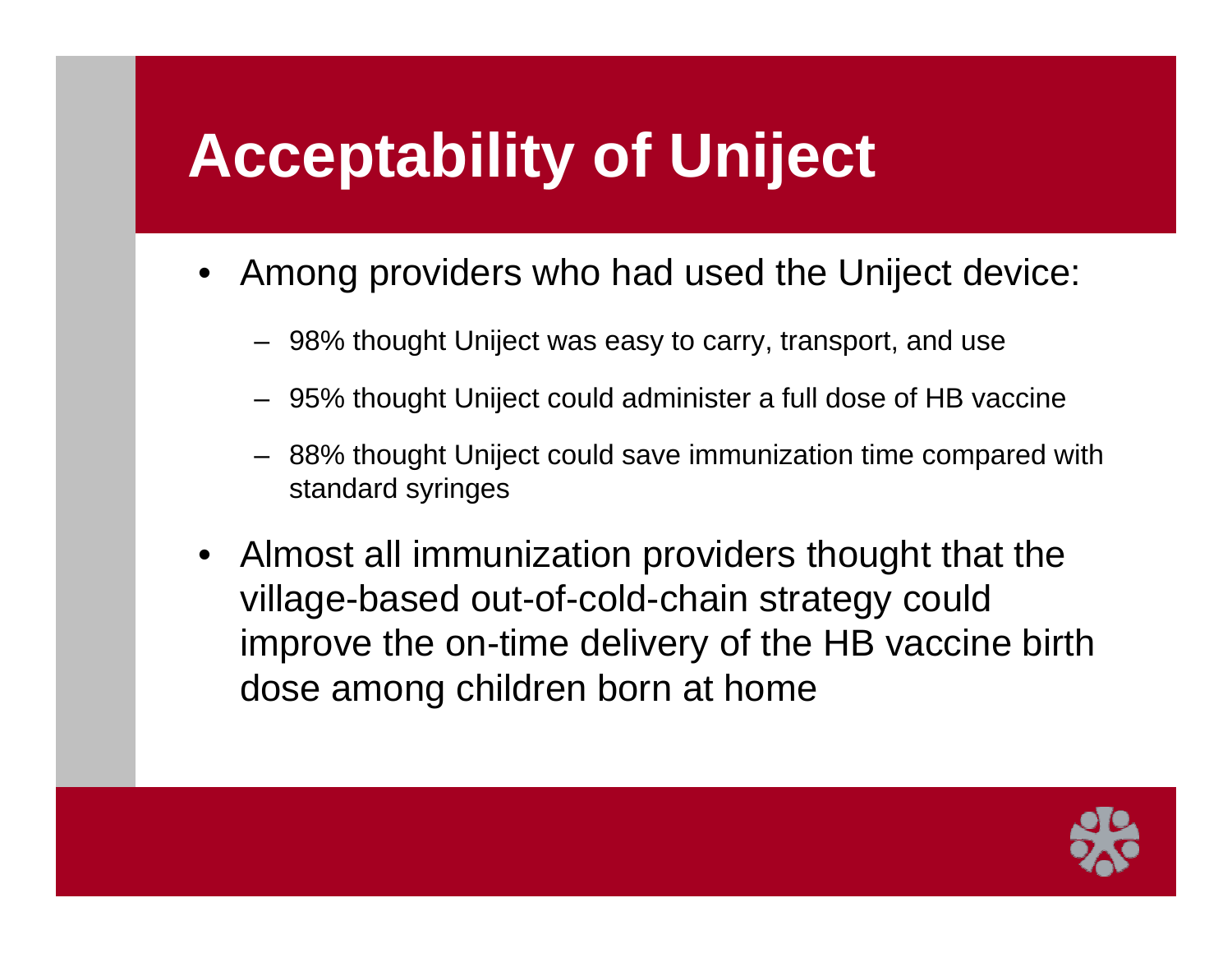# **Conclusion 1**

- In remote areas in China and other countries where many children are born at home, on-time administration of HB vaccine has been difficult to achieve through routine immunization service
- Village health workers using an out-of-cold chain immunization strategy can improve the on-time administration of the HB vaccine birth dose among infants born at home
- Training and monitoring of hospital health workers can improve on-time administration of the HB vaccine birth dose to children born in hospitals

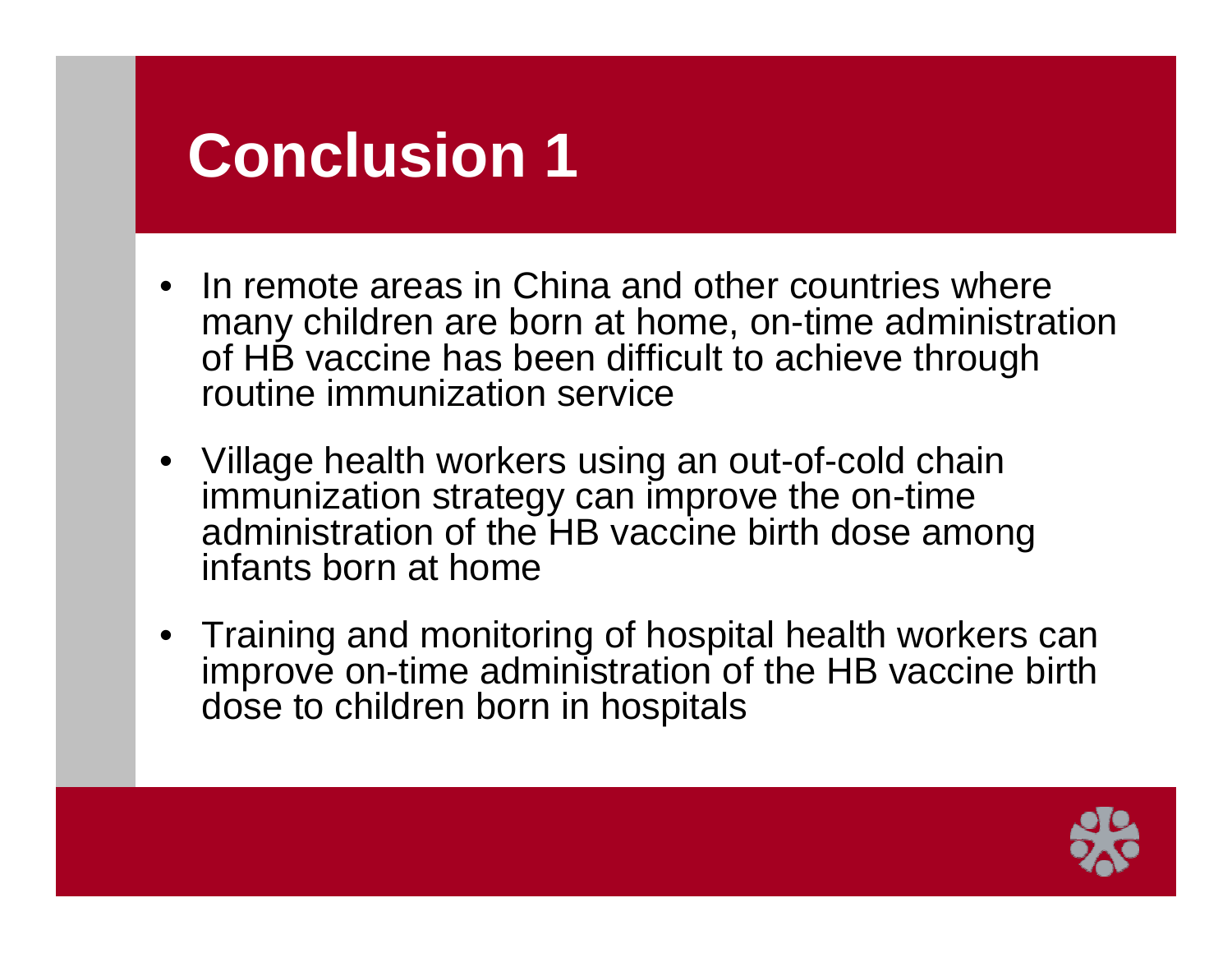# **Conclusion 2**

- •Simple tools such as VVMs and Uniject can ensure vaccine quality and injection safety when vaccines are administered by village health workers
- HB vaccine is sufficiently heat stable to withstand routine out-of-cold-chain storage in tropical conditions without loss of immunogenicity
- Taking vaccine out of the cold chain could potentially decrease the risk of vaccine damage due to inadvertent freezing

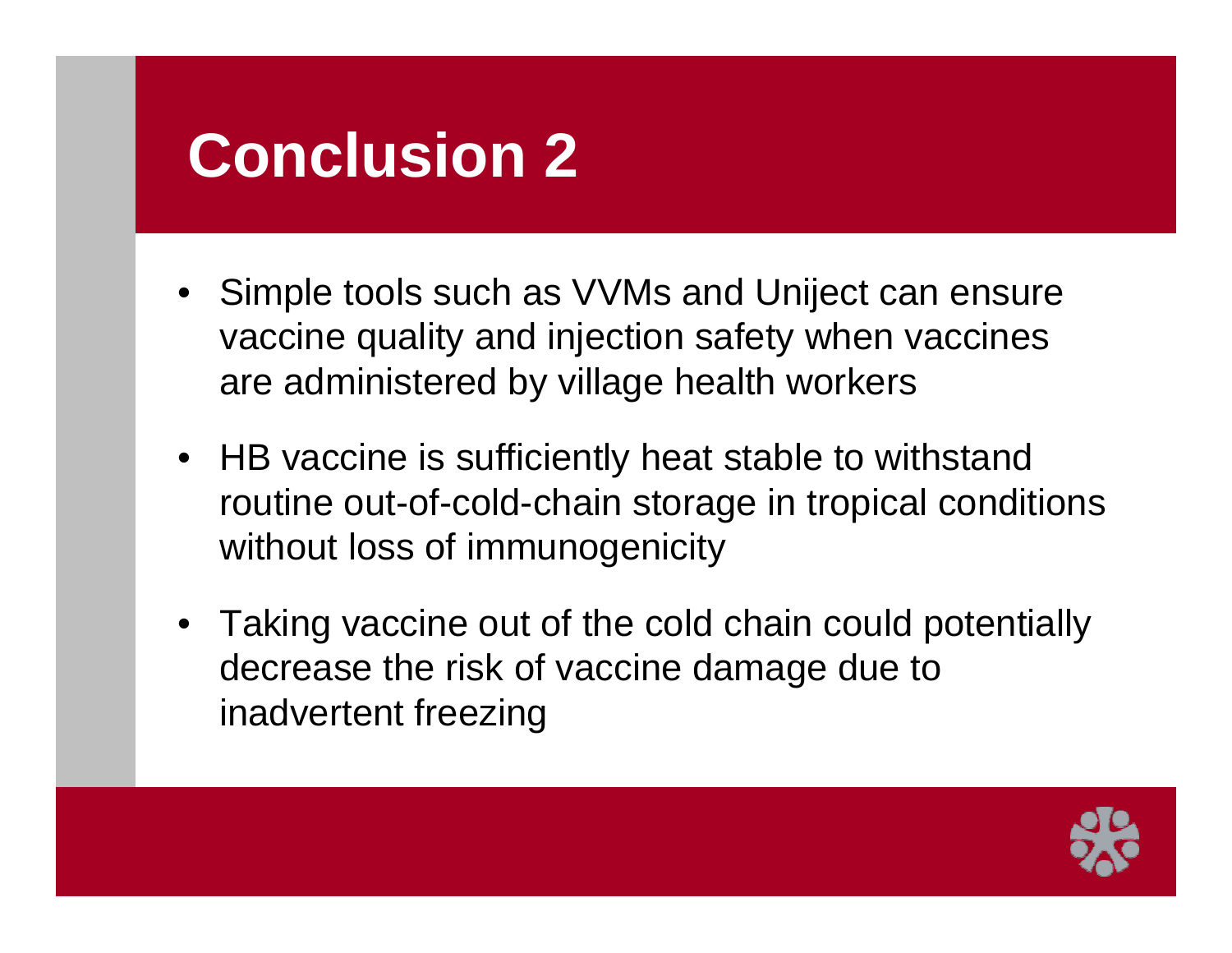## **Next steps**

- • Improve awareness and coordination of the birth dose in hospital settings through increased supervision
- HB vaccine manufacturer will start application of licensure for use of HB-Uniject stored out of the cold chain
- • Introduce VVMs on EPI vaccines, in accordance with UNICEF and WHO recommendations
- • Adopt national policy of HB vaccine storage out of the cold chain, initially in warm areas among children born at home

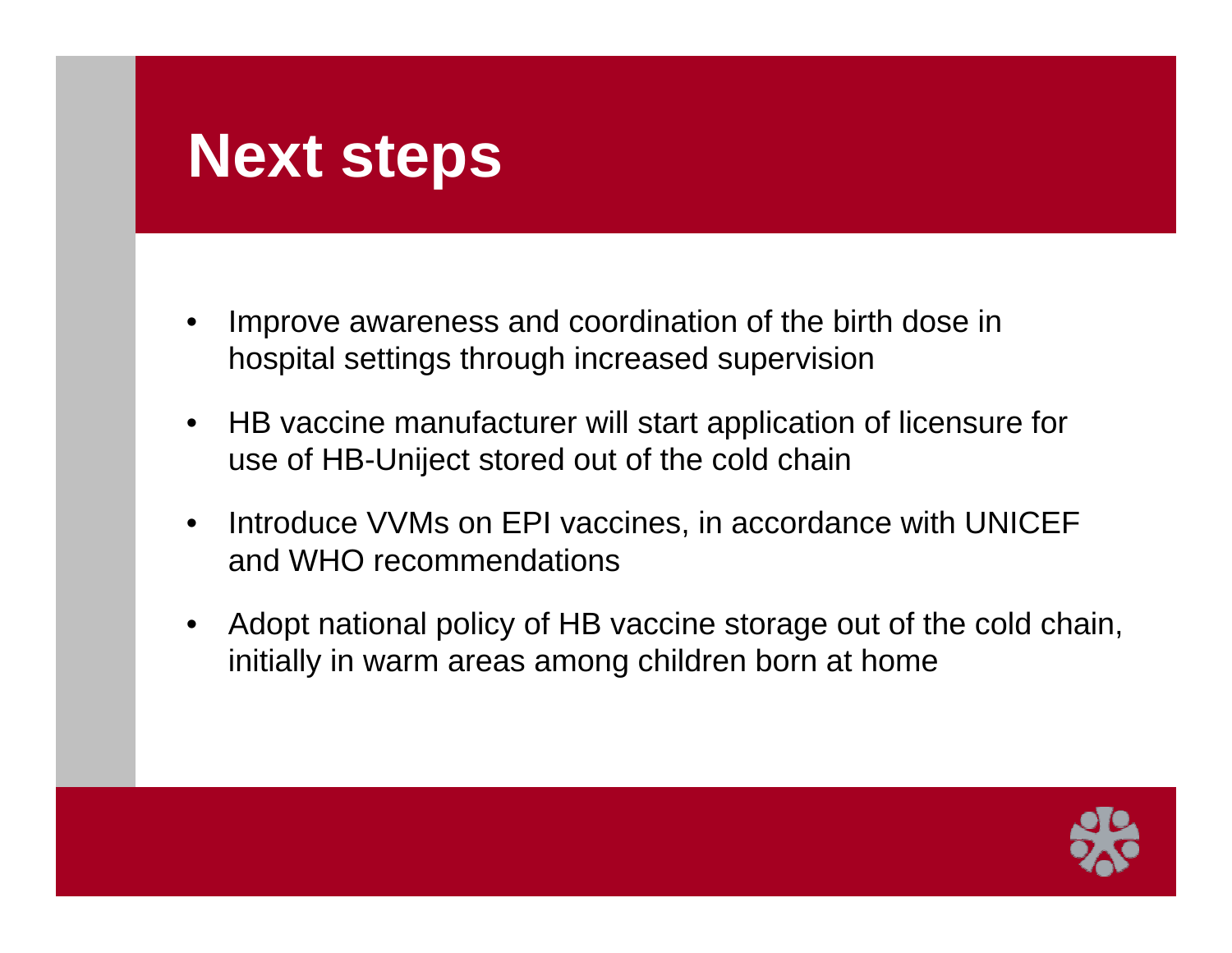

#### **Lixia Wang, MD**

Program Officer Immunization Solutions Strategic Program PATH lwang@path.org www.path.org

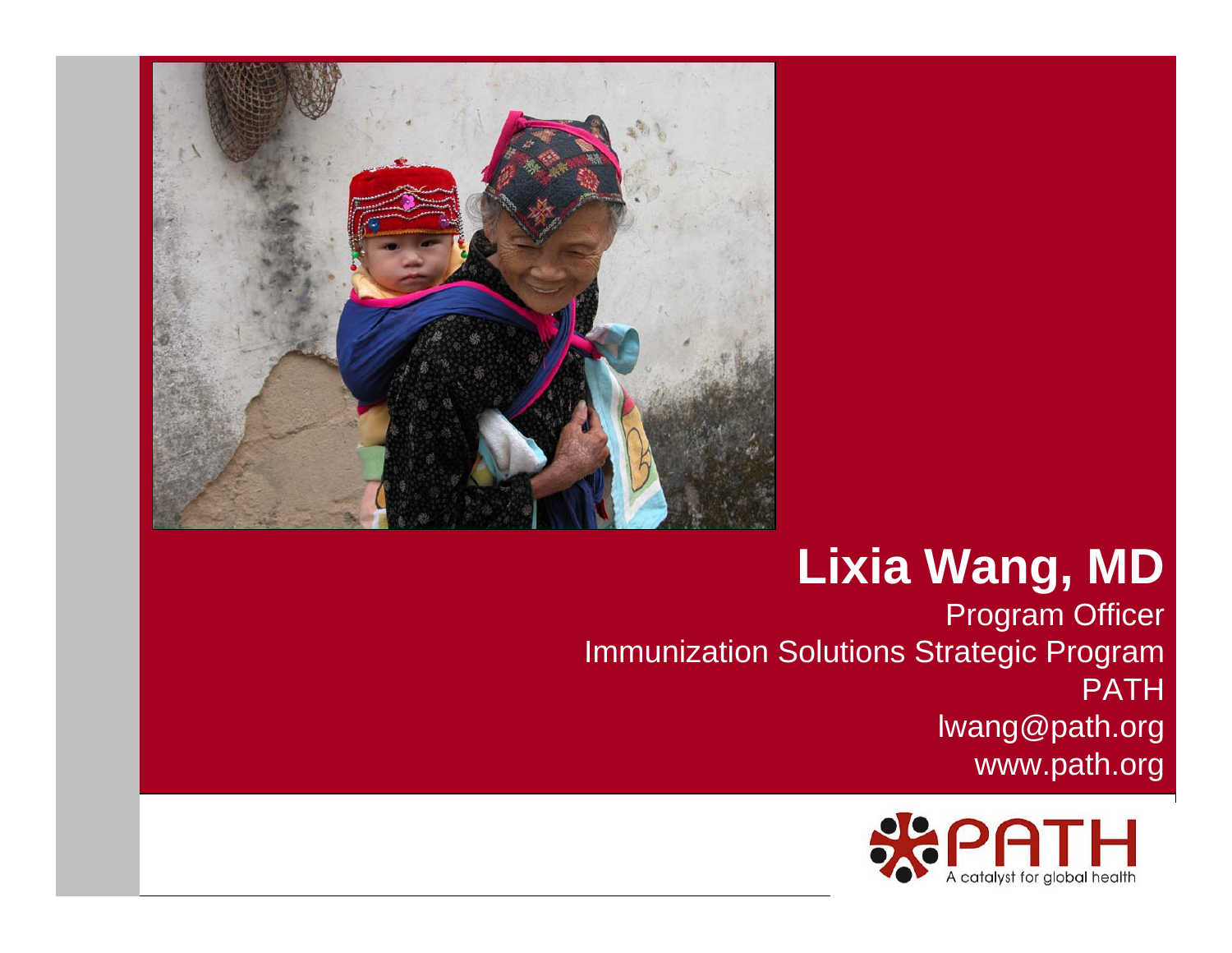## **Increase in coverage of HB3**